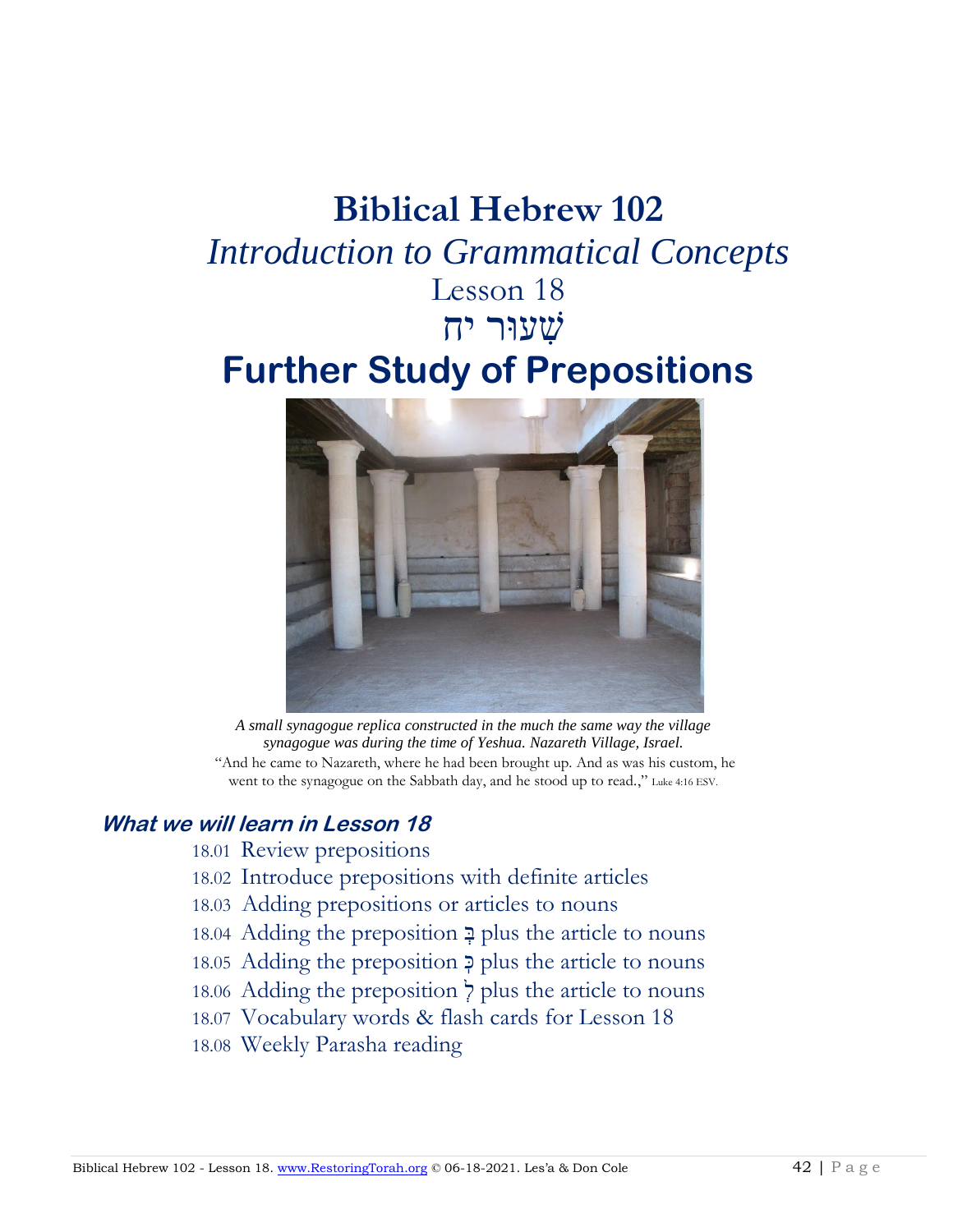#### 18.01 **Review prepositions**

A preposition is a word that provides additional information about the noun or pronoun to which it relates. For example: the book is *on* the table. (The preposition is *on*).

There are two basic types of prepositions.

- 1. Independent, or stand-alone, preposition. These are words that stand by themselves.
	- o Examples of independent, or stand-alone, prepositions:  $\mathbf{X}$  (on, upon),  $\mathbf{X}^{\mathbf{X}}$  (to, for), (under),  $\&$   $\mathbf{X}$  (after)
- 2. Inseparable preposition. These prepositions cannot be separated from the word to which they are attached. Basic inseparable prepositions are  $\exists$  (in, at, by);  $\exists$  (like, as); &  $\forall$  (to, for).





### 18.02 **Introduce prepositions with definite articles**

- o When an inseparable preposition has a sheva under it, the preposition is translated as "in  $a$ ," "like  $a$ ," or "to  $a$ ."
- o Do you remember how the article "the" is formed? We add a "hay," with a "patach," & a "dagesh" added to the following non-guttural consonant.
- o What if you want to say "in the," "like the," or "to the"? This is accomplished by modifying the inseparable preposition by replacing the "sheva" with a "patach" and adding a "dagesh" to the following non-guttural consonant.

Prepositions with definite articles in Hebrew are somewhat like contractions in English. In Hebrew, like in English, letters are dropped. In Hebrew, the "hay" from the article is dropped; however, the "patach" and the "dagesh" remain; they are added to the consonant from the preposition.

```
English example:
    "is not" is shortened to "isn't."
Hebrew examples: 
    Example using \mathcal{L}" (in, inside, at, by)
               "(בַּתּוֹרָה "In the Torah" (בְּתוֹרָה). "In the Torah"
    Example using "\mathcal{D}" (like, as, similar to)
               "Like a horse" (כָּסוּס). "Like the horse" (כָּפוּ\simExample using "\gamma" (to, for)
               ^{\prime\prime}לימֶלֶה). "To the king" (לְמֶלֶה) ("To ^{\prime\prime} a king"
```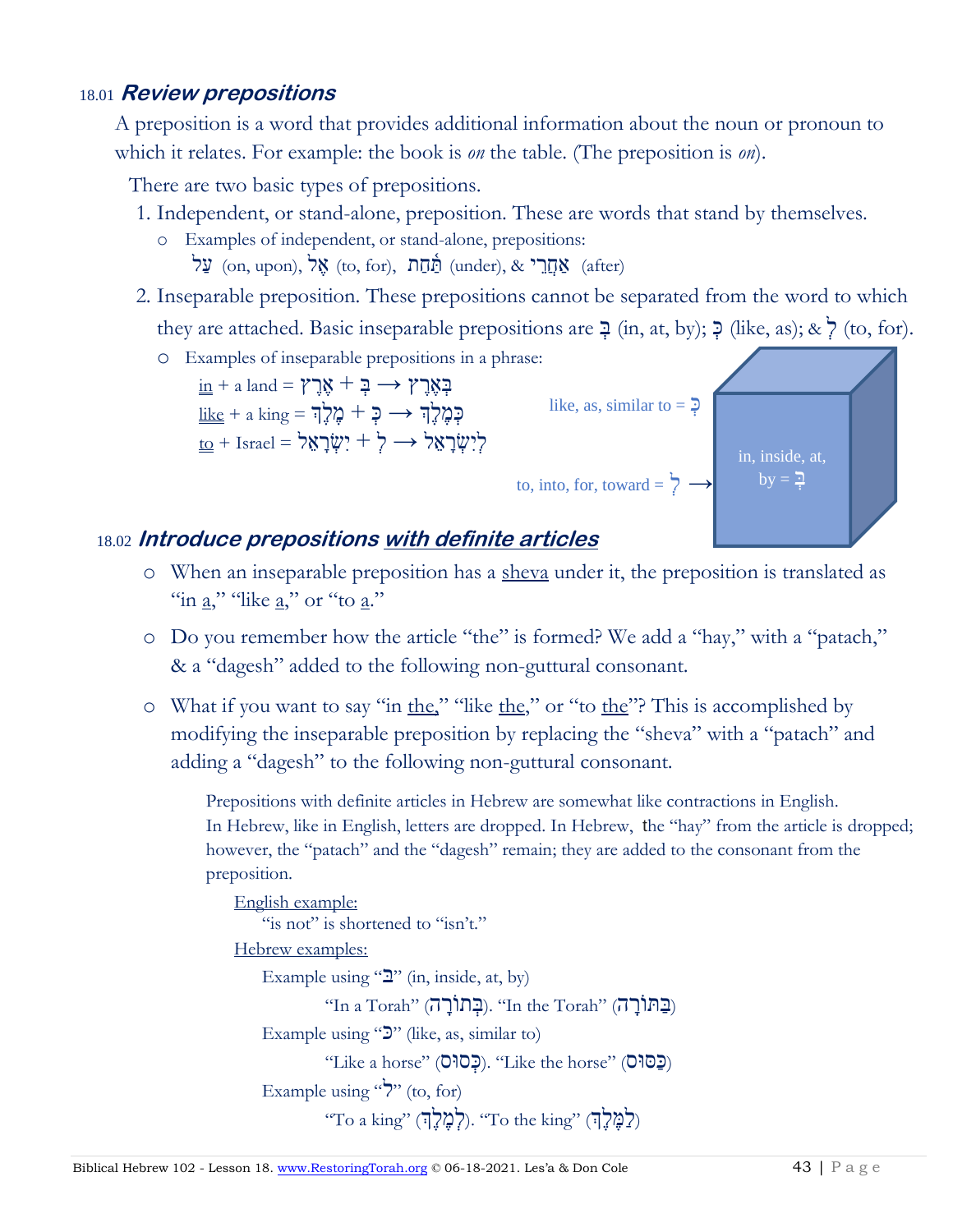#### 18.03 **Adding prepositions and/or articles to nouns**

ּ

Grammar-made-simple: adding article &/ or preposition to beginning of noun that does not begin with a guttural  $(X, \overline{n}, \overline{n}, \overline{y}, \&$  sometimes  $\neg$ ): <sup>1</sup>noun: the basic noun with nothing added to it. (aka absolute state of noun) **2noun + article**: to add the article "the" ( $\overline{a}$ ) to a noun: prefix the noun with hay, patach, & add a dagesh in following non-guttural consonant:  $(\odot$  $\overline{d})$ <sup>3</sup>**noun + preposition & article**: the proposition & article merge into a single unit. (How? The consonant of the preposition remains; however, the patach and dagesh from the article are added to the consonant of the preposition.

#### 18.04 **Adding the preposition "** ִ בּ**) "meaning: "in" or "on") plus the article to nouns**

| <i>Regular nouns with the preposition</i> $\left(\frac{m}{n}\right)$ and the definite article.                          |                                                                                                                       |  |  |
|-------------------------------------------------------------------------------------------------------------------------|-----------------------------------------------------------------------------------------------------------------------|--|--|
| In this section, we are showing how the article can be merged with the preposition $\frac{1}{2}$ (in, inside, by or on) |                                                                                                                       |  |  |
| $\sum_{n=1}^{\infty}$ ( <sup>1</sup> noun; n-ms)                                                                        | King (Gen 14:1)                                                                                                       |  |  |
| $\Box$ מַלְךְ                                                                                                           | The king (Judges 3:19; 1Sam 8:9)                                                                                      |  |  |
|                                                                                                                         | NOTICE: the article "the" $(\odot)$ is added to the noun                                                              |  |  |
| <u>בַּמֶּלְךָ</u>                                                                                                       | On the king (Esther 2:21)                                                                                             |  |  |
|                                                                                                                         | NOTICE: the article "the" replaces with the preposition "in" $(2)$<br>and the vowels from the article are maintained. |  |  |
| תוֹרָה (4noun; n-fs)                                                                                                    | Torah (Ex 12:9)                                                                                                       |  |  |
| החוֹרָה (and + article)                                                                                                 | The Torah/Law/instruction (Lev 7:37)                                                                                  |  |  |
| הורה (3noun + preposition & article)                                                                                    | In the Torah/Law/instruction (2 Chron 25:4)                                                                           |  |  |
| שַׁבַּת<br>$(^1$ noun; N-fs)                                                                                            | Shabbat (Ex 16:25)                                                                                                    |  |  |
| $\overline{\mathbf{C}}$ $\overline{\mathbf{C}}$ $\overline{\mathbf{C}}$ $(2_{\text{noun}} + \text{article})$            | The Shabbat (Ex 16:29)                                                                                                |  |  |
| $\mathbf{D} \mathbf{D}$ י מוסח $\mathbf{P}$ (3 Approximate)                                                             | On the Sabbath (Neh 10:31)                                                                                            |  |  |
| שַׁעַר (1 noun; N-ms)                                                                                                   | Gate (Gen 24:60)                                                                                                      |  |  |
| הַ $\overline{\Psi}$ הַ $\overline{\Psi}$ (2noun + article)                                                             | The gate (Joshua 2:5)                                                                                                 |  |  |
| <u>ישער (3noun + preposition &amp; article</u> )                                                                        | In the gate (aka court) (Ruth 4:11)                                                                                   |  |  |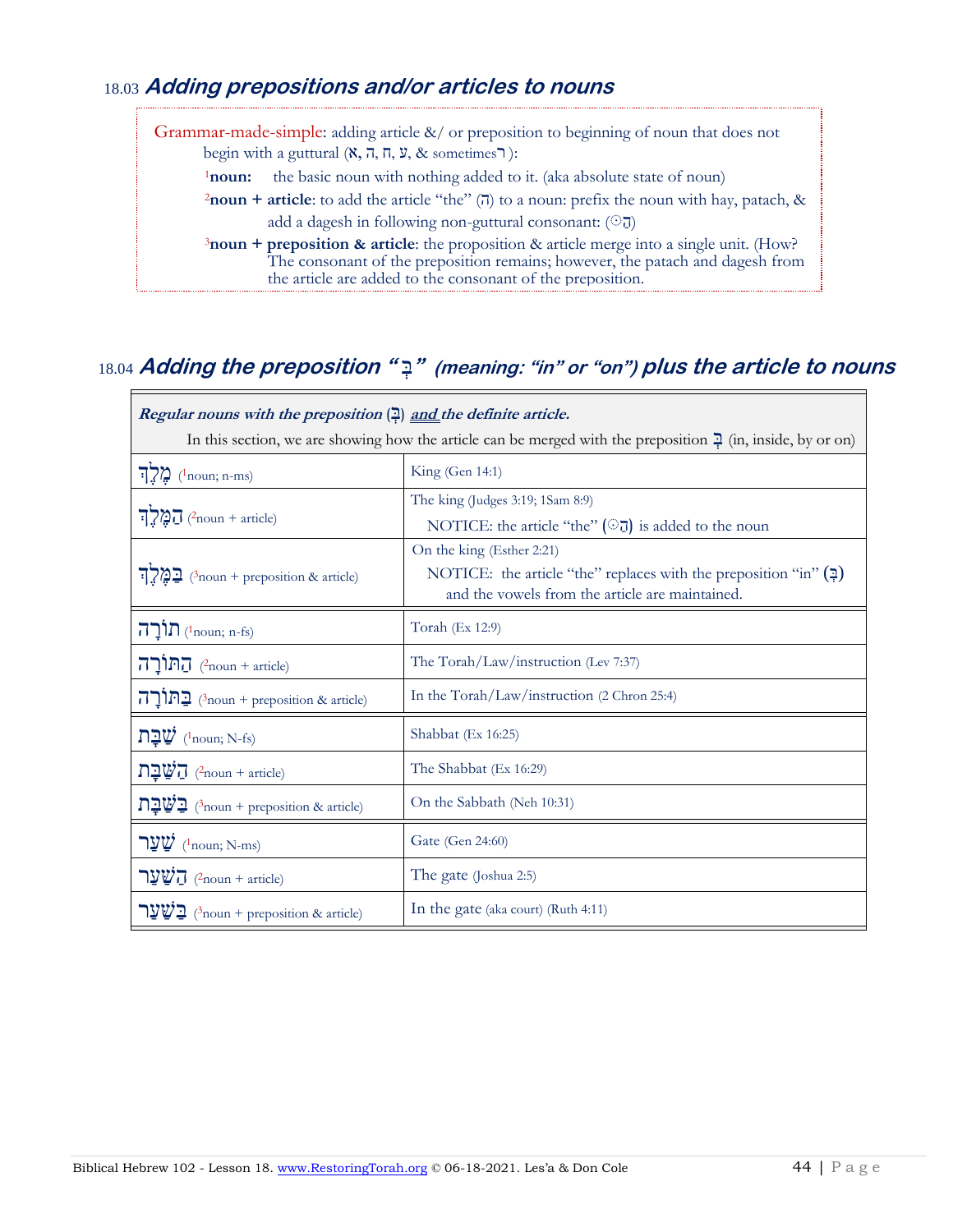## 18.05 **Adding the preposition "** ִ כּ**) "meaning: "like" or "as") plus the article to**

| Regular nouns with the preposition $(2)$ and the definite article.<br>In this section, we are showing how the article can be merged with the preposition $\bar{P}$ (like or as). |                                                                                                                       |  |
|----------------------------------------------------------------------------------------------------------------------------------------------------------------------------------|-----------------------------------------------------------------------------------------------------------------------|--|
| $O1O$ ( <sup>1</sup> noun)                                                                                                                                                       | Horse (Ex 15:21)                                                                                                      |  |
| $\overline{O}$ <sup>2</sup> ( $\overline{O}$ ( $\overline{O}$ ( $\overline{O}$ article)                                                                                          | The horse (1Kings 20:21)                                                                                              |  |
|                                                                                                                                                                                  | NOTICE: the article "the" $(\odot)$ is added to the noun                                                              |  |
| $\overline{O}$ <sup>3</sup> noun + preposition & article)                                                                                                                        | Like the horse $(Is 63:13)$                                                                                           |  |
|                                                                                                                                                                                  | NOTICE: the article "the" replaces with the preposition "in" $(2)$<br>and the vowels from the article are maintained. |  |
| $\sum_{\tau}$ ( <sup>1</sup> noun)                                                                                                                                               | Sea (Ps 66:6)                                                                                                         |  |
| $\Box \overline{\Box}$ (2noun + article)                                                                                                                                         | The sea $(Ex\ 14:16)$                                                                                                 |  |
| $\mathbb{Z}$ $\mathbb{Z}$ (3 noun + preposition & article)                                                                                                                       | Like the sea (Jer $6:23$ )                                                                                            |  |
| מֵלֵך<br>$(1$ noun; N-ms)                                                                                                                                                        | King(Gen 14:1)                                                                                                        |  |
| $\Box$ מַקֲלְךָ                                                                                                                                                                  | The king (Judges 3:19; 1Sam 8:9)                                                                                      |  |
|                                                                                                                                                                                  | NOTICE: the article "the" $(\odot)$ is added to the noun                                                              |  |
| $\beta$ noun + preposition & article)                                                                                                                                            | Like the king                                                                                                         |  |

## 18.06 **Adding the preposition** ִ ל**) meaning: "to" or "for") plus the article to nouns**

| Regular nouns with the preposition $\langle \rangle$ and the definite article.<br>In this section, we are showing how the article can be merged with the preposition $\frac{1}{\zeta}$ (to or for). |                                                                                                                                                               |  |  |
|-----------------------------------------------------------------------------------------------------------------------------------------------------------------------------------------------------|---------------------------------------------------------------------------------------------------------------------------------------------------------------|--|--|
| "to or for" $(7)$                                                                                                                                                                                   |                                                                                                                                                               |  |  |
| $\sum_{n=1}^{\infty}$ ( <sup>1</sup> noun; n-ms)                                                                                                                                                    | $\text{king (Gen 14:1)}$                                                                                                                                      |  |  |
| $\Box$ מַלְךְ                                                                                                                                                                                       | The king (Judges 3:19; 1Sam 8:9)<br>NOTICE: the article "the" $(\odot)$ is added to the noun                                                                  |  |  |
| $\frac{1}{2} \sum_{n=1}^{\infty}$ לְמֵלְךְ (3noun + preposition & article)                                                                                                                          | For/to the kings (1Sam 18:27)<br>NOTICE: the article "the" replaces with the preposition "to or<br>for" $(7)$ and the vowels from the article are maintained. |  |  |
| הר ( <sup>1</sup> noun; N-ms)                                                                                                                                                                       | A river/current/flood (Gen 2:10)                                                                                                                              |  |  |
| $\prod$ יַבְּהַר (2noun + article)                                                                                                                                                                  | The river (Gen 31:21)                                                                                                                                         |  |  |
| בְהַר $\frac{1}{2}$ (3 <sub>100m</sub> + preposition & article)                                                                                                                                     | To the river (1Kings 14:15)                                                                                                                                   |  |  |
| $\mathbf{D}$ ( <sup>1</sup> noun)                                                                                                                                                                   | Sea (Ps 66:6)                                                                                                                                                 |  |  |
| $\Box \Box$ (2 noun + article)                                                                                                                                                                      | The sea $(Ex\ 14:16)$                                                                                                                                         |  |  |
| $\sum_{n=1}^{\infty} \frac{1}{2}$ (3 noun + preposition & article)                                                                                                                                  | To the sea (Deut $30:13$ )                                                                                                                                    |  |  |